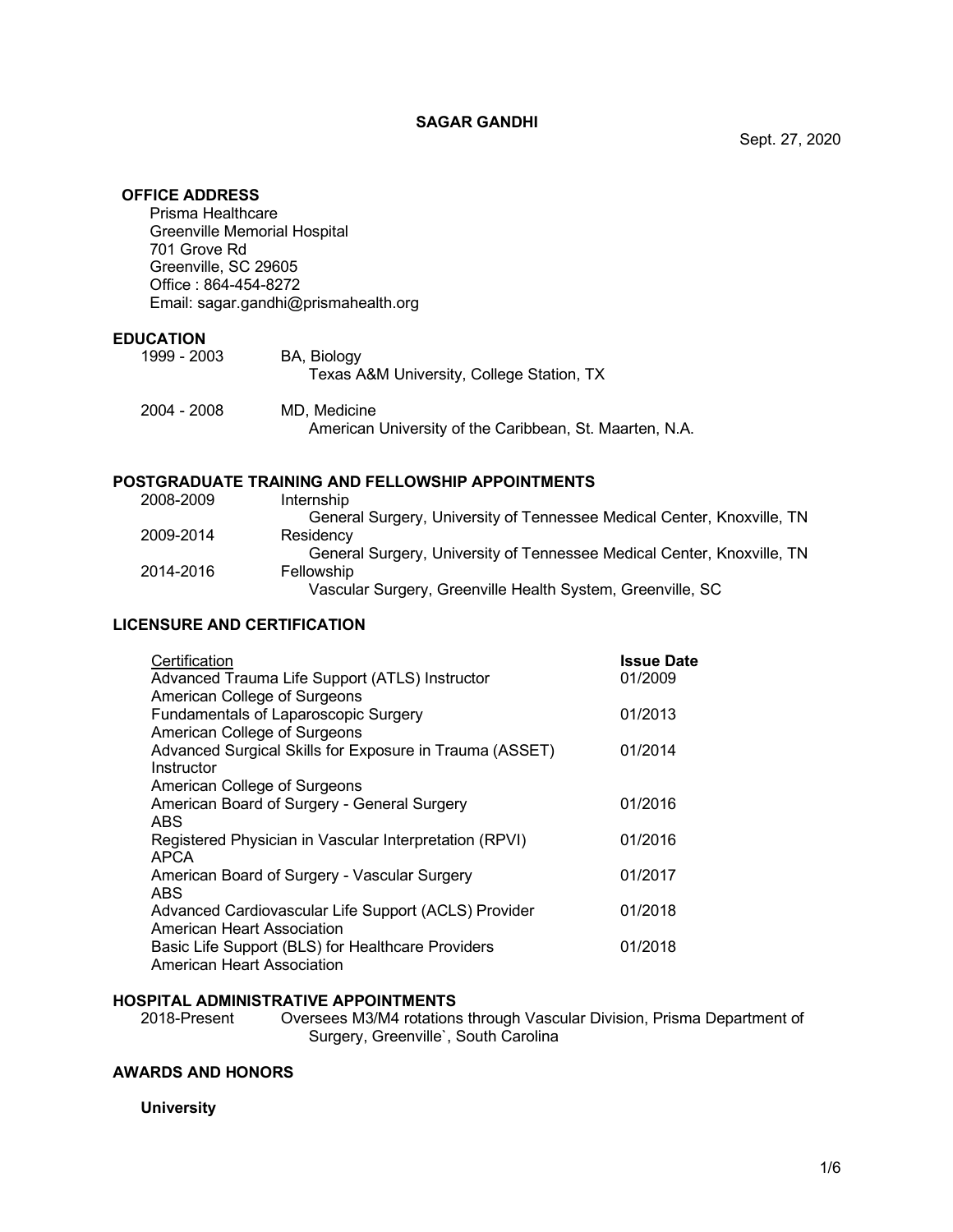| 2012 | UT Medical Center Guardian Angel Program Award |
|------|------------------------------------------------|
|      | UT Medical Center                              |

## **LEADERSHIP**

| 2013 - 2014 | Administrative Chief Resident                  |
|-------------|------------------------------------------------|
|             | UT Medical Center Department of Surgery        |
|             | <b>RESEARCH</b>                                |
| 2011        | 3rd Place at the 21st Annual UT Surgery Reside |

| 2011 | 3rd Place at the 21st Annual UT Surgery Resident Research Day |
|------|---------------------------------------------------------------|
|      | University of Tennessee                                       |
| 2012 | 2nd Place at the 22nd Annual UT Surgery Resident Research Day |
|      | University of Tennessee                                       |
| 2013 | 3rd Place at the 23rd Annual UT Surgery Resident Research Day |
|      | University of Tennessee                                       |

## **National**

#### **RESEARCH**

| 2012 | Society of Vascular Surgery (SVS) Travel Scholarship - 1st Place Resident Skills |
|------|----------------------------------------------------------------------------------|
|      | Competition                                                                      |
|      | SVS Vascular Annual Meeting 2012                                                 |

# **MEMBERSHIPS IN HONORARY AND PROFESSIONAL SOCIETIES**

| 2014-Present    | Society for Vascular Surgery              |
|-----------------|-------------------------------------------|
|                 | <b>Candidate Member</b>                   |
| 2014-Present    | Southern Association for Vascular Surgery |
|                 | Candidate Member                          |
| 2016-10/2019    | American College of Surgeons              |
|                 | Member                                    |
| 2016-Present    | Vascular and Endovascular Surgery Society |
|                 | Member                                    |
| 10/2019-Present | American College of Surgeons              |
|                 | Fellow                                    |

## **RESEARCH GRANTS, CONTRACTS AND PROJECTS**

## **ACTIVE NON-PEER-REVIEWED**

Title: BEST-CLI Source: Role: Site Investigator Dates: 2015 - Present Direct Funds:

Title: FMD registry Source: Role: Site Investigator Dates: 2016 - Present Direct Funds:

Title: RANGER 2 Source: Role: Principal Investigator Dates: 2017 - Present Direct Funds: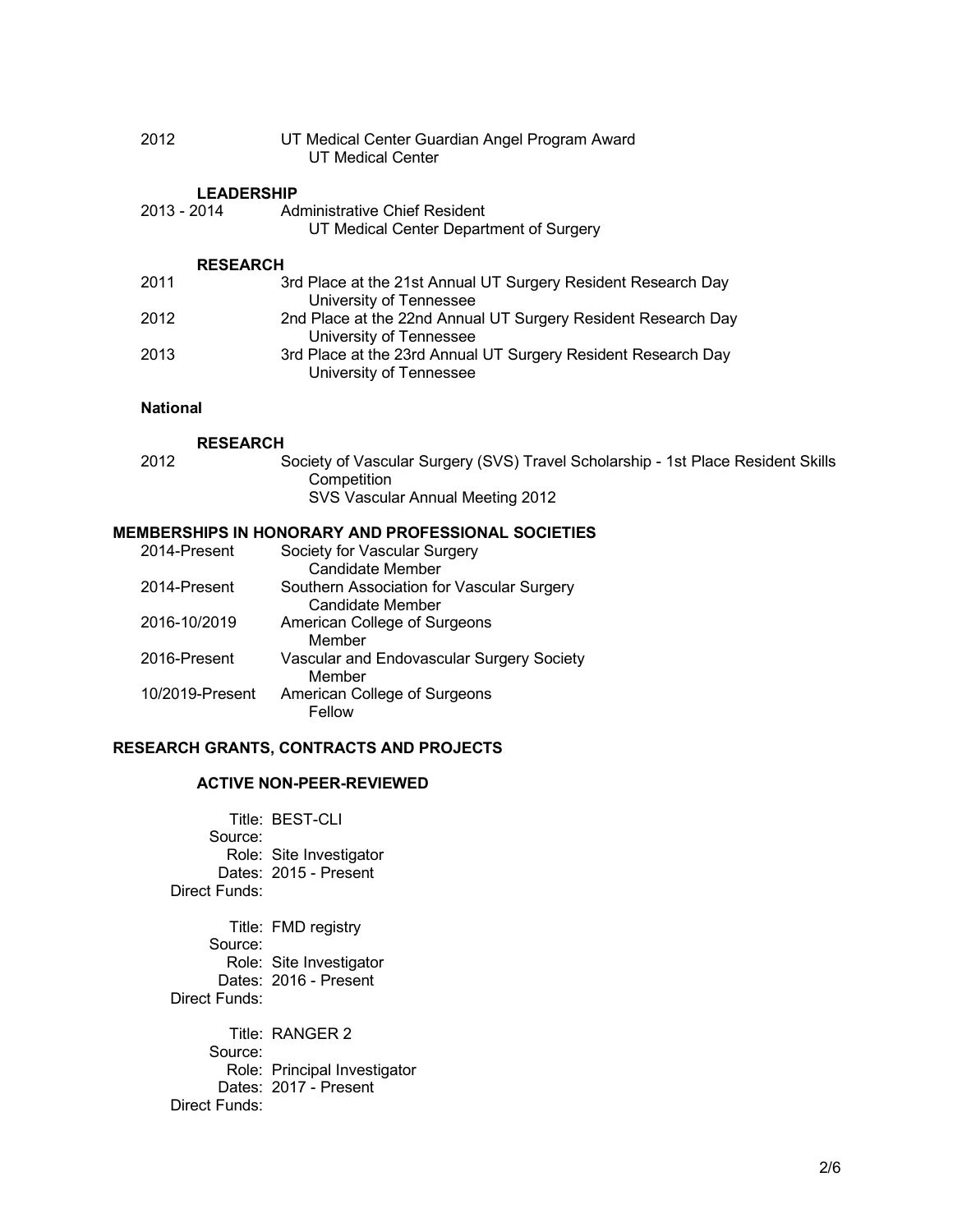Title: ROADSTER 2 Source: Role: Site Investigator Dates: 2017 - Present Direct Funds: Title: DETOUR 2 Source: Role: Site Investigator Dates: 2018 - Present Direct Funds: Title: Gore AAA study Source: Role: Site Investigator Dates: 2018 - Present Direct Funds: Title: Laminate VascO Source: Role: Site Investigator Dates: 2018 - Present Direct Funds: Title: CLOUT registry Source: Role: Principal Investigator Dates: May 10, 2019 - Present Direct Funds: Title: The Use of Smartphone Technology to Supervise Exercise Therapy in Patients

with Peripheral Artery Disease Source: Transformation Seed Grant Role: Principal Investigator Dates: Direct Funds:

#### **PRIOR NON-PEER-REVIEWED**

Title: Greenville Aortic Symposium Source: Gore and Medtronic Role: Planning Chair Dates: 2019 - March 2020 Direct Funds: \$30000

## **PEER-REVIEWED LECTURES AND PRESENTATIONS GIVEN International**

Gandhi, S., Bruker, C., Bruker C, C., Siddiqui, S., Kestler, D., Gray, K., Bell, J., Solomon, A., Lewis, J., "ODAM, A Novel Biomarker, is Predictive for Stage III Melanoma," Seventh Annual International Melanoma Congress 2010, Sydney, Australia. (2010).

Gandhi, S., Gallegos, J. J., Grandas, O., "Common Iliac Artery to Iliac Vein Arteriovenous Fistula for Hemodialysis: A Case Report," Vascular Access for Hemodialysis Symposium, Vascular Access Society of the Americas, Orlando, FL. (2012).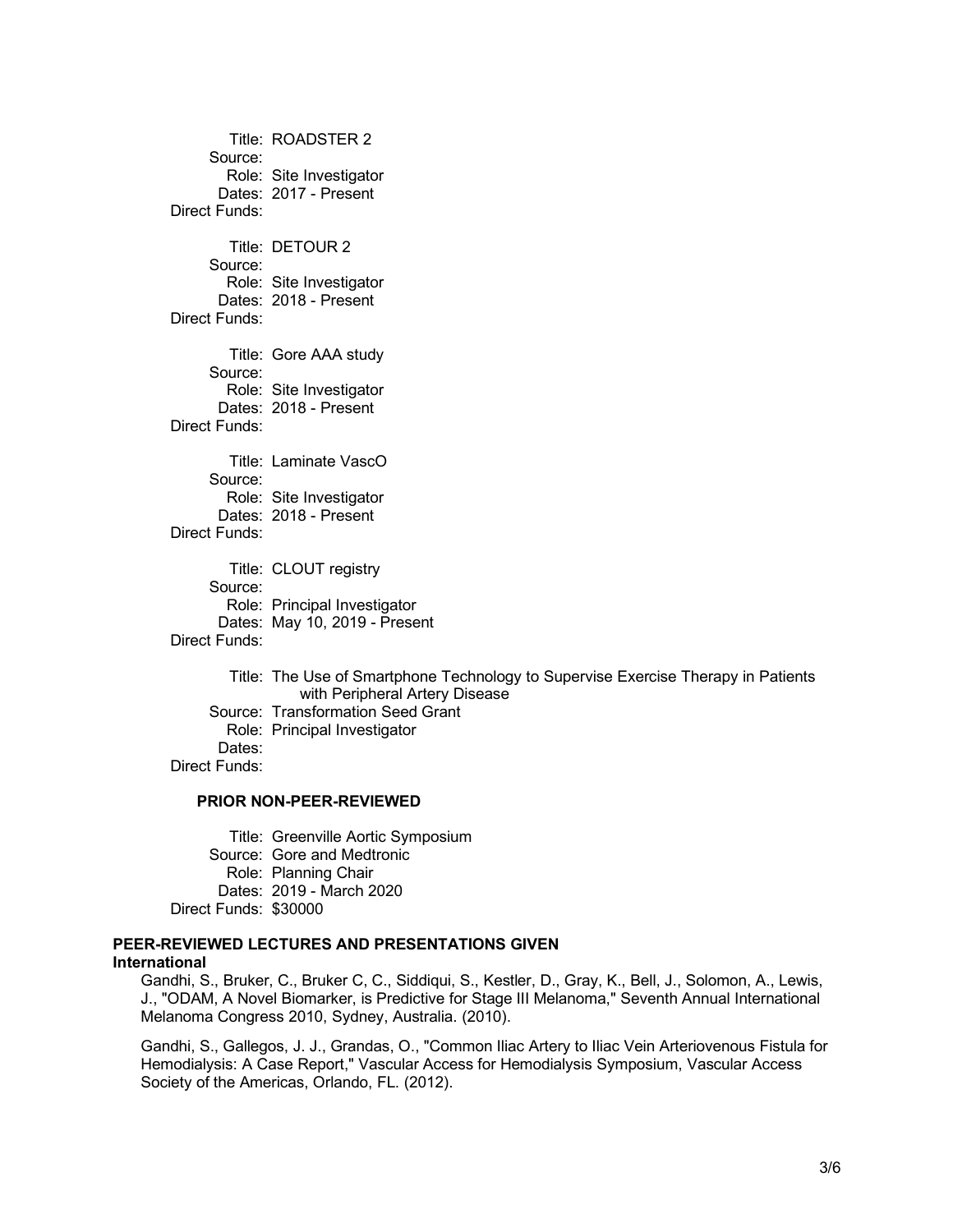## **National**

Gandhi, S., Siddiqui, S., Nelson, H., "Multiphasic CT in the Evaluation of Primary Hyperparathyroidism," The American College of Surgeons Annual Meeting, Chicago, IL. (2009).

Gandhi, S., Eidt, J., Carsten, C., "Triple Barrel Aortic Dissection: A Case Report," Vascular Interventional Advances (VIVA), Las Vegas, NV. (November 2014).

Gandhi, S., "Skin Substitutes: The Role for Engineered Skin Products in the Management of Chronic Wounds," Southern Association of Vascular Surgery (SAVS) Annual Meeting 2016 - Postgraduate Course, Southern Association of Vascular Surgery. (January 2016).

Gandhi, S., "Comparison of catheter-directed thrombolysis with and without pharmacomechanical thrombectomy for acute lower extremity ischemia," Vascular and Endovascular Surgery Society, Vascular and Endovascular Surgery Society, Steamboat Springs, CO. (February 2, 2017 - February 5, 2017).

Gandhi, S., Ewing, J. A., Gray, B., "Outcomes of Mechanical Thrombectomy in Conjuction with Thrombolysis in the Treatment of Acute Limb Ischemia," Vascular and Endovascular Surgery Society, Vascular and Endovascular Surgery Society, Steamboat Springs, CO. (February 2, 2017 - February 5, 2017).

Powell, B. C., Webb, K., Freeman, B., Carsten, C., Gandhi, S., "Ligation of Common Iliac Artery Mycotic Aneurysm in a Neonate and Review of the Literature," Southern Association for Vascular Surgery, Southern Association for Vascular Surgery, Scottsdale, AZ. (January 17, 2018 - January 20, 2018).

Freeman, B. M., Powell, B. C., Devane, A. M., Hale, A., Gandhi, S., "Traumatic Aorto-Cisterna Chyli Fistula with Treatment of Aortic Pseudoaneurysm with CT Guided Thrombin Injection," Vascular and Endovascular Surgery Society, Vail, CO. (January 31, 2018 - February 1, 2018).

Jones, B. J., Groot, S. J., Gandhi, S., Gray, B., Carsten, C., "The ValueVac -- Cost-Saving Incisional Management System," 44th Annual Meeting, Southern Association of Vascular Surgery, Palm Beach, FL. (January 2020).

Sticco, A., Gandhi, S., Knoedler, B., Marston, G., Ewing, J. A., Langan, E., Carsten, C., "Current Outcomes of Blunt Vertebral Artery Injuries," The Southern Association for Vascular Surgery, Palm Beach, FL. (January 8, 2020).

## **State**

Gandhi, S., "Darwinism: The Evolution of Critical Limb Ischemia," South Carolina Vascular Surgical Society Annual Meeting. 2016, South Carolina Vascular Surgical Society. (January 2016).

Gandhi, S., "Complex IVC Filter Removal," SC Vascular Surgical Society Annual Meeting, SC Vascular Surgical Society, Myrtle Beach, SC. (July 13, 2018).

#### **Local**

Gandhi, S., Bruker, C., Bruker C, C., Siddiqui, S., Kestler, D., Gray, K., Bell, J., Solomon, A., Lewis, J., "ODAM, A Novel Biomarker, is Predictive for Stage III Melanoma," 20th Annual UT Surgery Resident Research Day, Knoxville, TN. (June 2010).

Gandhi, S., Freeman, M. B., "Groin Dissections: Can We Reduce the Complications?," 21st Annual UT Surgery Resident Research Day, Knoxville, TN. (June 2011).

Gandhi, S., Gallegos, J. J., Goldman, M., Grandas, O., "Hemodialysis Access: How Are We Doing?," 22nd Annual UT Surgery Resident Research Day, Knoxville, TN. (June 2012).

Gandhi, S., Abraham, M., Long, C., Heidel, E., Grandas, O., Goldman, M., Cantafio, A., "Preoperative Assessment of Maximal Venous Outflow Velocity in the Evaluation of Permanent Hemodialysis Access Placement," 23rd Annual UT Surgery Resident Research Day, Knoxville, TN. (June 2013).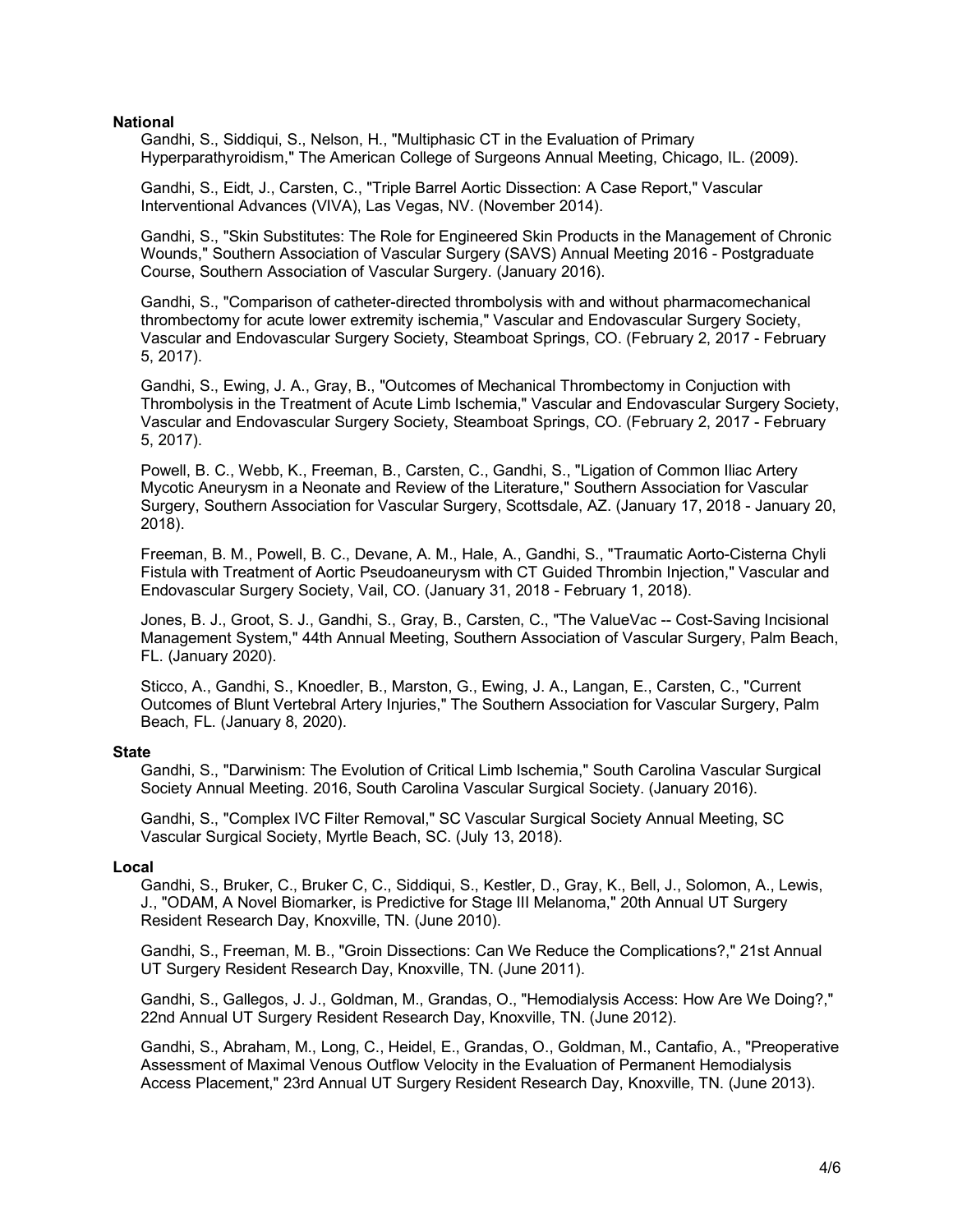Powell, B., Gandhi, S., "Endovascular Treatment of the SFA," J.D. Ashmore Lectureship, Greenville Health System Department of Surgery, Greenville, SC. (June 9, 2017).

Gandhi, S., "The Role of Vascular Ultrasound in Chronic Mesenteric Ischemia," GHS Vascular Testing Symposium, Greenville Health System, Greenville, SC. (March 24, 2018).

### **COMMITTEE SERVICE**

#### **University Service**

| <b>OTTLACISITA OCLAICE</b>   |                                                                                                                     |
|------------------------------|---------------------------------------------------------------------------------------------------------------------|
| 2010-2012                    | Committee Member, Graduate Medical and Dental Education Committee,<br>University of Tennessee Medical Center        |
| 2013-2014                    | Committee Member, Medical Executive Committee, University of Tennessee<br><b>Medical Center</b>                     |
| 2013-2014                    | Committee Member, Physician Advisory Committee, University of Tennessee<br><b>Medical Center</b>                    |
| <b>Department Service</b>    |                                                                                                                     |
| 01/2019-Present              | Committee Member, Surgery Research Feasibility committee, Prisma Health<br>Upstate Department of Surgery            |
| <b>Prisma Health Service</b> |                                                                                                                     |
| 2017-Present                 | Committee Member, Continuing Medical Education Committee                                                            |
| 2018-Present                 | Committee Member, Clinical Comp Committee, Vascular Surgery                                                         |
| <b>Professional Service</b>  |                                                                                                                     |
| 03/2020                      | Planning Chair, Greenville Aortic Symposium, Greenville, SC<br>Awarded \$30K in educational grant for the symposium |

### **PROGRAM DEVELOPMENT**

#### **ASSET COURSE INSTRUCTOR**

2019 Advanced Surgical Skills for Exposure in Trauma (ASSET) Sponsored By American College of Surgeons Committee on Trauma. Both.

## **BIBLIOGRAPHY**

## **REFEREED JOURNAL PUBLICATIONS AND ORIGINAL PAPERS**

- 1. Loukas M, Kinsella, Jr CR, Louis, Jr RG, Gandhi S, Curry B. Surgical anatomy of the accessory phrenic nerve. The Annals of thoracic surgery. 2006 Nov 1;82(5):1870–5. PMID: 17062263
- 2. Nagarsheth KH, Gandhi S, Heidel RE, Kurek SJ, Angel C. A mathematical model to predict length of stay in pediatric ATV accident victims. The Journal of surgical research. 2011 Nov 1;171(1):28–30. PMID: 21514601
- 3. Gandhi S, Bruker C, Heidel R, Siddiqui S, Kestler D, Gray K, et al. ODAM Localization Predicts Sentinel Lymph Nose Metastasis on Cutaneous Melanoma. Journal of Cancer Therapy. 2013;4(8):1283–9.
- 4. Erwin PA, Blas J-V, Gandhi S, Romero ME, Gray B. Images in Vascular Medicine. Visceral fibromuscular dysplasia in a patient with chronic abdominal pain. Vascular medicine (London, England). 2016 Apr 1;21(2):170–1. PMID: 26675330
- 5. Gandhi S, Blas J-V, Lee S, Eidt J, Carsten C. Nonoperative management of grade III blunt thoracic aortic injuries. Journal of vascular surgery. 2016 Dec 1;64(6):1580–6. PMID: 27461999
- 6. Gandhi S, Ewing JA, Cooper E, Chaves JM, Gray B. Comparison of Low-Dose Catheter-Directed Thrombolysis with and without Pharmacomechanical Thrombectomy for Acute Lower Extremity Ischemia. Annals of vascular surgery. 2018 Jan 1;46:178–86. PMID: 28739471